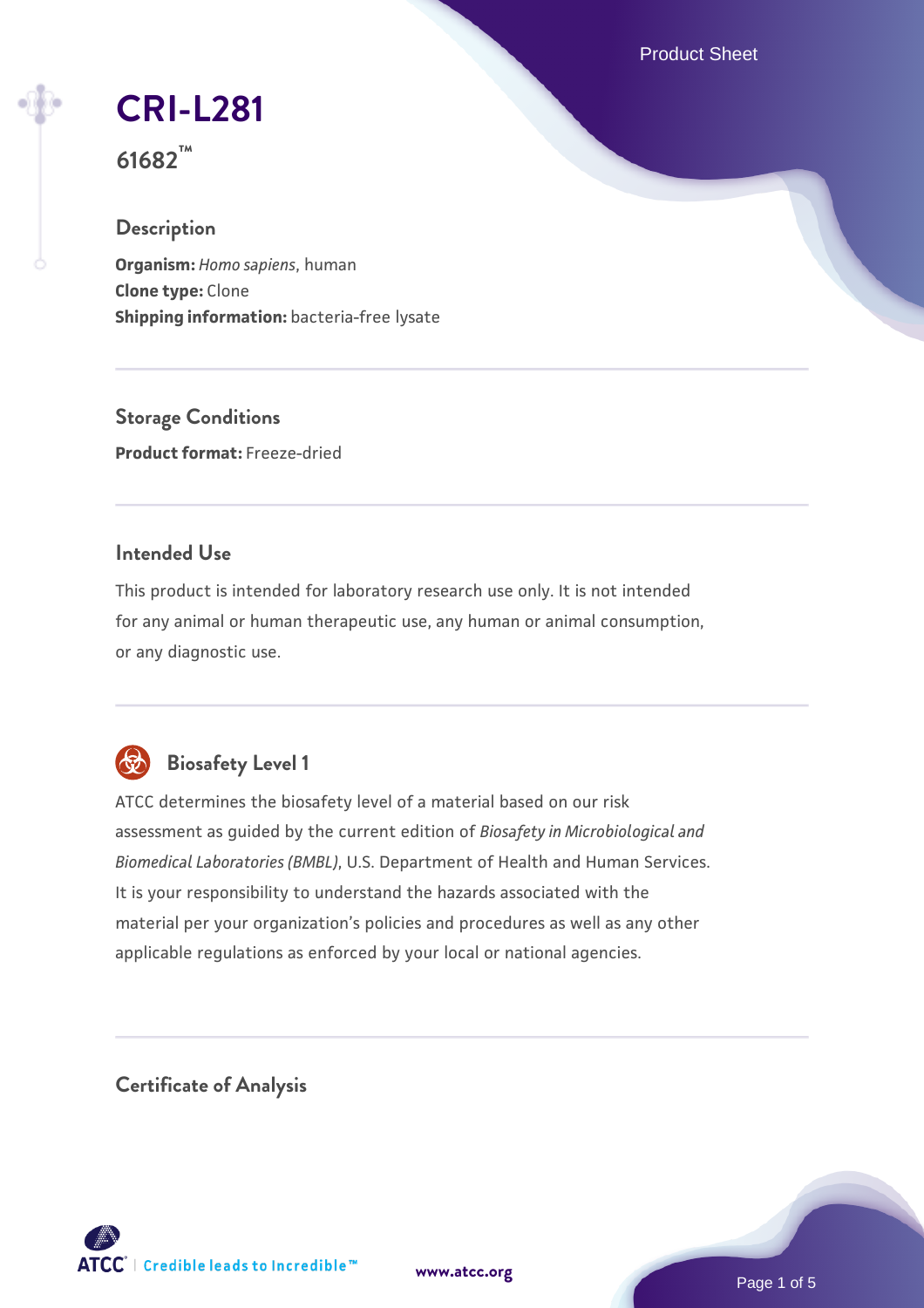#### **[CRI-L281](https://www.atcc.org/products/61682)** Product Sheet **61682**

For batch-specific test results, refer to the applicable certificate of analysis that can be found at www.atcc.org.

#### **Insert Information**

**Insert size (kb):** 19 **Type of DNA:** genomic **Insert source:** liver **Insert tissue:** Liver **Gene product:** DNA Segment, single copy [D7S54] **Alleles:** A5, A6, B1, B2, B4, A1, A3, A4, B3, B5, A2

### **Vector Information**

**Construct size (kb):** 49.5

### **Material Citation**

If use of this material results in a scientific publication, please cite the material in the following manner: CRI-L281 (ATCC 61682)

# **References**

References and other information relating to this material are available at www.atcc.org.

# **Warranty**

The product is provided 'AS IS' and the viability of ATCC® products is warranted for 30 days from the date of shipment, provided that the

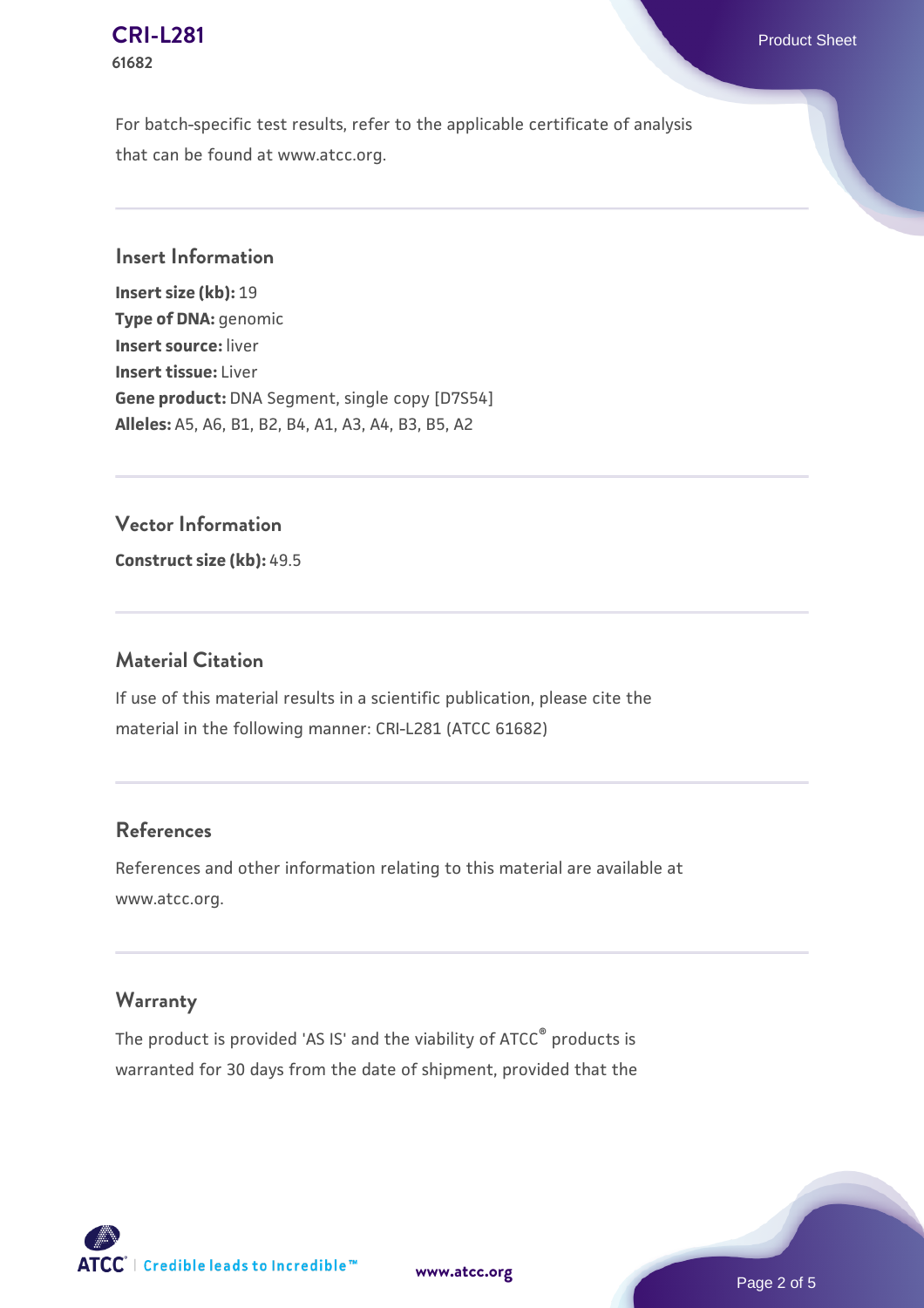customer has stored and handled the product according to the information included on the product information sheet, website, and Certificate of Analysis. For living cultures, ATCC lists the media formulation and reagents that have been found to be effective for the product. While other unspecified media and reagents may also produce satisfactory results, a change in the ATCC and/or depositor-recommended protocols may affect the recovery, growth, and/or function of the product. If an alternative medium formulation or reagent is used, the ATCC warranty for viability is no longer valid. Except as expressly set forth herein, no other warranties of any kind are provided, express or implied, including, but not limited to, any implied warranties of merchantability, fitness for a particular purpose, manufacture according to cGMP standards, typicality, safety, accuracy, and/or noninfringement.

#### **Disclaimers**

This product is intended for laboratory research use only. It is not intended for any animal or human therapeutic use, any human or animal consumption, or any diagnostic use. Any proposed commercial use is prohibited without a license from ATCC.

While ATCC uses reasonable efforts to include accurate and up-to-date information on this product sheet, ATCC makes no warranties or representations as to its accuracy. Citations from scientific literature and patents are provided for informational purposes only. ATCC does not warrant that such information has been confirmed to be accurate or complete and the customer bears the sole responsibility of confirming the accuracy and completeness of any such information.

This product is sent on the condition that the customer is responsible for and assumes all risk and responsibility in connection with the receipt, handling, storage, disposal, and use of the ATCC product including without limitation taking all appropriate safety and handling precautions to minimize health or environmental risk. As a condition of receiving the material, the customer



**[www.atcc.org](http://www.atcc.org)**

Page 3 of 5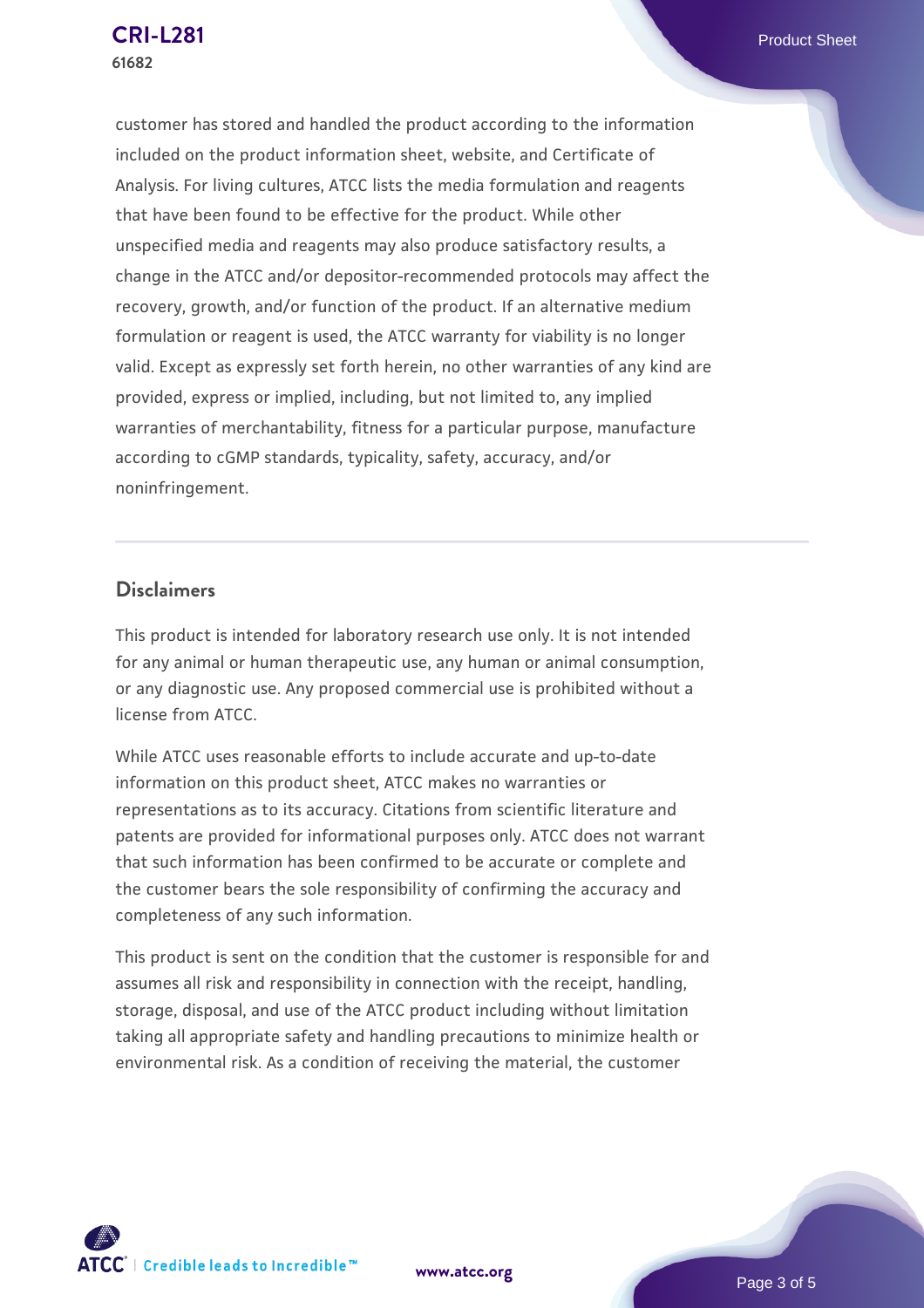agrees that any activity undertaken with the ATCC product and any progeny or modifications will be conducted in compliance with all applicable laws, regulations, and guidelines. This product is provided 'AS IS' with no representations or warranties whatsoever except as expressly set forth herein and in no event shall ATCC, its parents, subsidiaries, directors, officers, agents, employees, assigns, successors, and affiliates be liable for indirect, special, incidental, or consequential damages of any kind in connection with or arising out of the customer's use of the product. While reasonable effort is made to ensure authenticity and reliability of materials on deposit, ATCC is not liable for damages arising from the misidentification or misrepresentation of such materials.

Please see the material transfer agreement (MTA) for further details regarding the use of this product. The MTA is available at www.atcc.org.

# **Copyright and Trademark Information**

© ATCC 2021. All rights reserved. ATCC is a registered trademark of the American Type Culture Collection.

#### **Revision**

This information on this document was last updated on 2021-05-19

# **Contact Information**

ATCC 10801 University Boulevard Manassas, VA 20110-2209 USA US telephone: 800-638-6597 Worldwide telephone: +1-703-365-2700